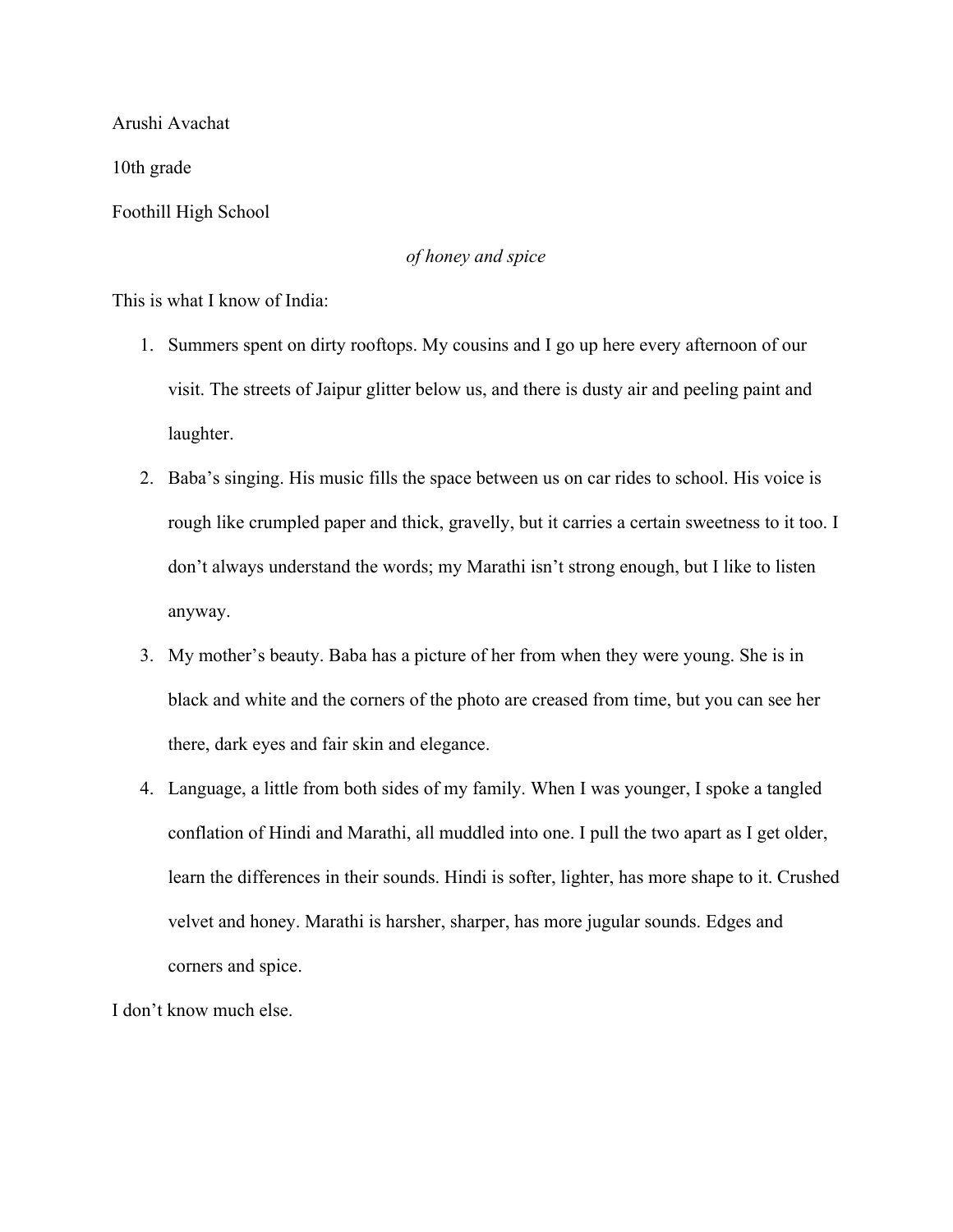I'm seven when I learn my culture is something to be ashamed of.

It's lunchtime, late summer, and I'm sitting at the shaded tables near the cafeteria. I'm with Taylor, the first friend I made after moving into town, and a few other girls I don't know too well. They all have inside jokes I don't understand and shared memories without me. I try, but it's hard for me to fit in.

I have homemade aloo paratha for lunch that day, one of my favorite foods. I watched my mother roll spiced potato and dough into thin, circular sheets the night before, every movement patient and deliberate. She let me help her make the last few, but mine were obviously amateur, bumpy instead of smooth, more paint-splatter shaped than round.

"What is that?" Taylor asks me when I open my lunch box. Her voice is curious, not very kind. She leans in closer, wrinkling her nose. "It looks weird."

Embarrassment crawls into my stomach. "It's called aloo paratha," I tell her in a tiny voice. "My mom made it."

She wrinkles her nose again, and her freckles stand out darker from the movement. "Looks gross."

A little heat rises in my cheeks. I want to tell her it doesn't taste gross, but I don't. I'm too embarrassed to say a word. The conversation moves on to another topic after a few short moments, but the shame still sticks there, thick and heavy. I realize I've found another reason I don't fit in here.

I don't bring Indian food to school again for years and years.

i.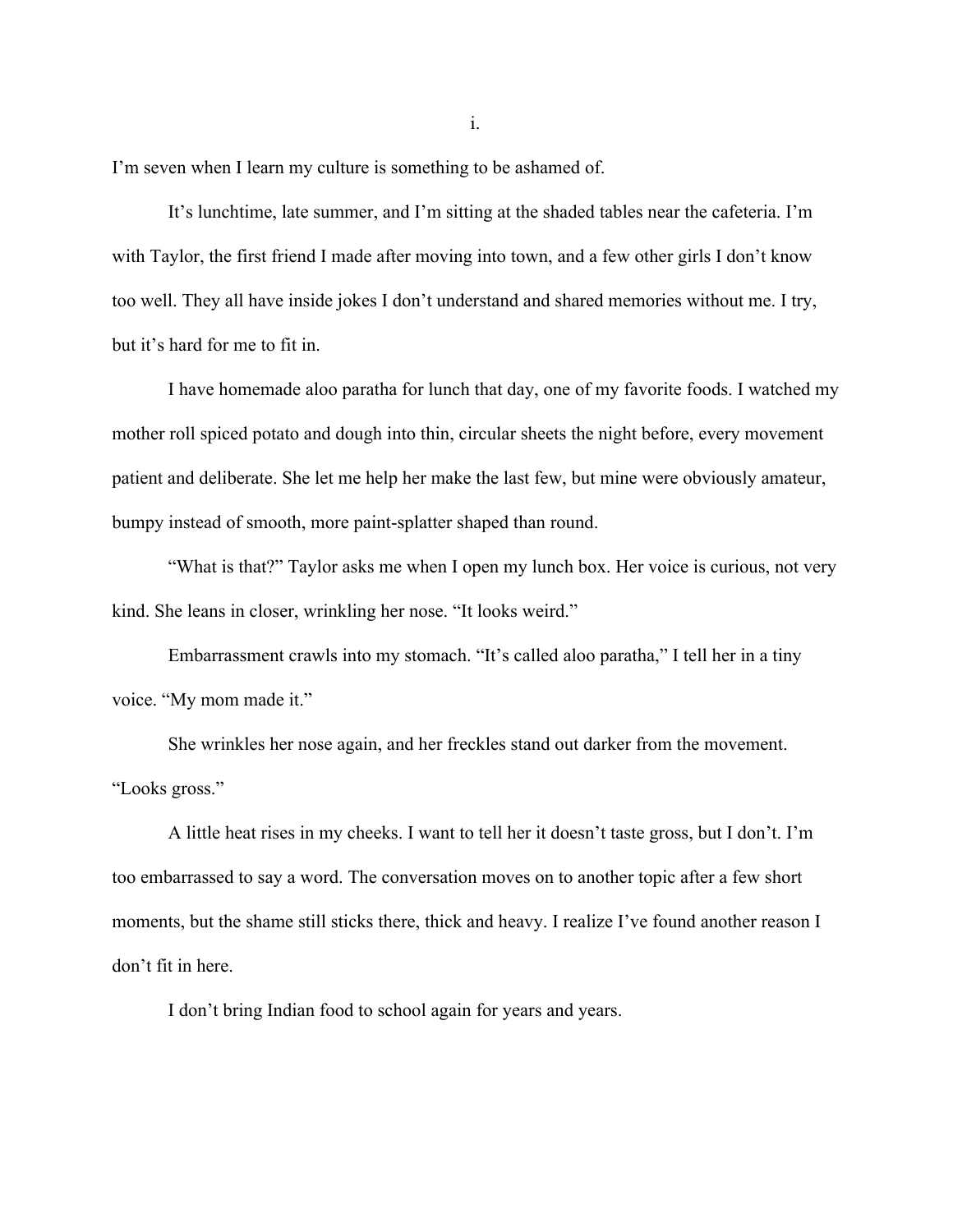I hate speaking in Hindi and Marathi when people are around. I don't want to be Indian in public.

At home though, my parents always have me speak to them in honey and spice. Baba actually makes me repeat my words in Marathi every time I speak to him in English.

"Why?" I whine after one such moment. It's elementary school, just a few months after the Taylor incident, and I hate the terrible *weirdness* of the Indian syllables that roll off my tongue. "I only need to know English. I'm American." I don't say it, but it's implied: *Not like you*.

My words must hurt him, but he stands firm, and eventually, I repeat myself in Marathi.

iii.

When we were little, my older sister and I spent our weekends choreographing dances to Bollywood songs. Or rather, she choreographed, and I followed her lead. We would spend hours twirling our hands and shimmying our hips and mouthing lyrics we didn't fully understand.

I remember this when I'm in sixth grade, and my mother pushes me to join the Bhangra Club. Bhangra is a type of Indian dance, different from the Bollywood moves my sister and I spent our summers practicing, but it's reminiscent of old times all the same. Mamma wants me to participate, just like Aashna did when she was in middle school. I don't know how to say no to her, how to explain that I'm embarrassed, that I am insecure and care what people might think in a way Aashna never did, so in the end, I give in and join.

Our big performance is the talent show. It takes place during school, and all students attend. I wear salwar kameez and red lipstick and nervousness, and when I peek out through the

ii.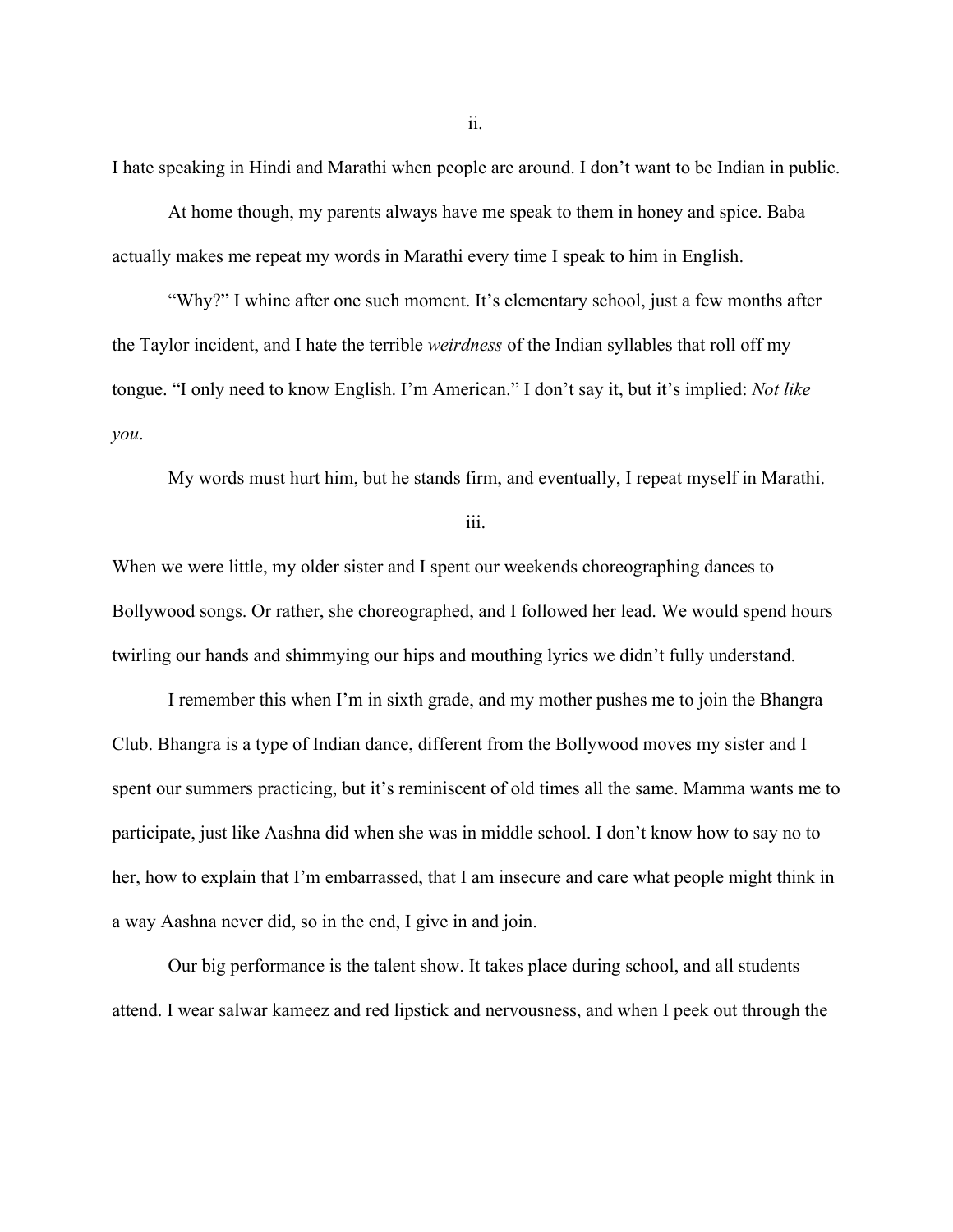curtains to see the crowd, I spot my two best friends sitting in the front row. I tell myself to breathe, that they won't make fun. No one will make fun.

The boy I have a crush on is the MC for the talent show. He has chestnut-colored hair and dark chocolate eyes and I am as in love as an eleven year old can be. When he announces us, I walk onto the stage with all the confidence and poise I can manage.

The actual performance isn't too bad. The audience loves the exoticness of our costumes, the clacking of the wooden instruments, and I hear my friends clap and shout my name as we dance. I think I enjoy those five minutes, actually. It's just the moments after I hate.

Nate, the MC, approaches me once we finish. I'm sitting backstage, drinking a bottle of water, exhausted from the dancing. "That was fun to watch," he tells me.

I smile and force myself to speak; I always forget how to when he's around. "You think so?"

"Yeah," he says. Pauses, laughs a little. "A little weird, but entertaining." He says it matter-of-a-factly, nothing cruel in his tone, but his words stick in my mind, and it's all I can think about. Color flushes my cheeks because he's *right*, it is weird, and more than that, I'm weird for being a part of it.

I swallow hard and smile, like I'm not bothered, but thoughts are spiraling in my mind. I shouldn't have agreed when Mamma wanted me to join. I shouldn't have; I'm not like Aashna; I care what people think. I don't want to be weird. I want to be liked.

Sixth grade is the only year I'm in Bhangra Club. When my parents ask me why I quit, I don't know what to tell them. I think I recognize even then that it's not about the dance and it's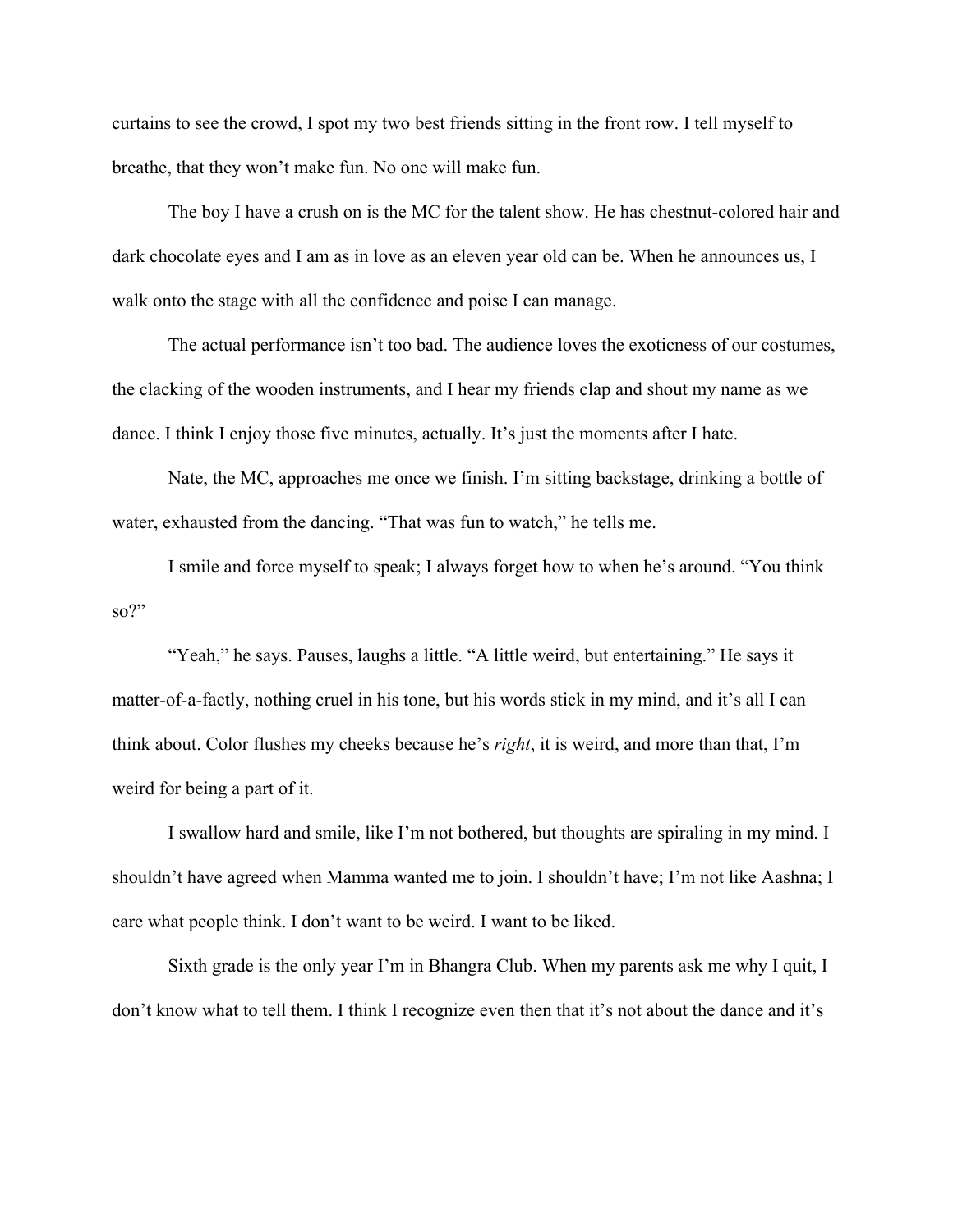not about the boy; it's something bigger, something worse. The need to be like everyone else. Shame I can't get rid of. I want to unzip the skin they gave me.

iv.

Middle school passes on, and things at home start to change. Mamma and I fight constantly now. She is demanding, wants too much. I'm never good enough for her. My sharp mouth doesn't help things, either. Baba is the glue, the unlucky mediator, that keeps us from falling apart, holds us together.

When my mother is angry at me, and this is often, her careful English slips. There's a more obvious accent. Rounded vowels, forgotten *r*'s. Words squished together, off tempo. When I'm angry too, I'll point it out. Correct her pronunciation, make her feel stupid. It's cruel, another reminder of her otherness, and sickening guilt crawls into my stomach the moment after, when she falters in speech.

In a way, I'm projecting my shame onto her. Making her feel she should be embarrassed of her accent because I'm embarrassed of my culture. It's awful, wrong, and I don't know how to apologize for it, how to make it right, so I never do.

v.

One day, late in the winter of my freshman year, a boy tells me I look "exotic". He's handsome and tall with bright eyes and white skin, and for some reason, his opinion matters to me. "You're pretty for an Indian girl," he adds too, dimples cutting into his cheeks.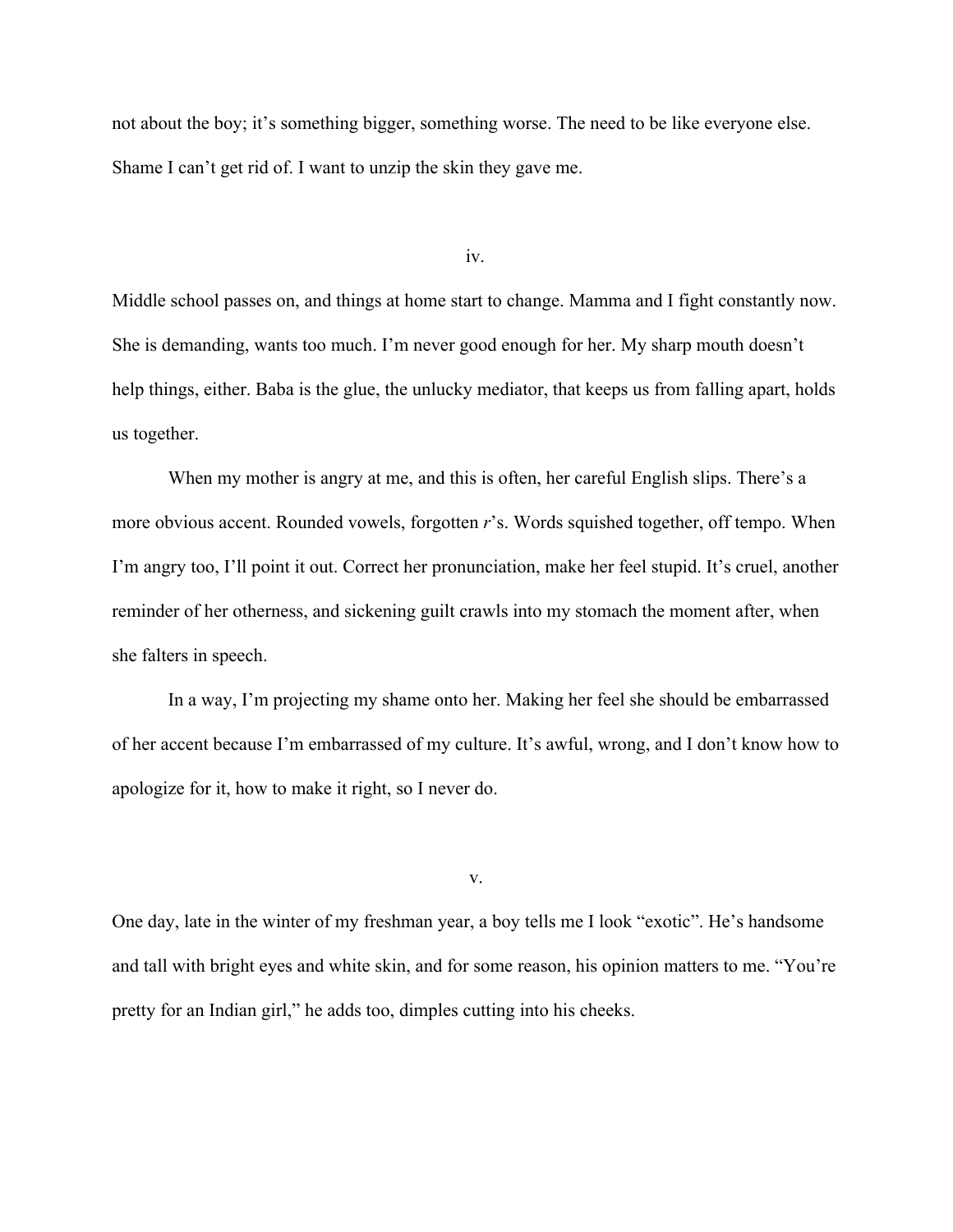This is masked prejudice, not a compliment, but something like validation still flushes my cheeks. I give him a "thank you", and it's months before I regret saying it.

That's the worst part for me. Not his words, but how I take them. For years, I let myself feel small because of the color of my skin. It took a boy to tell me there was some semblance of beauty to be found in my exoticism for me to feel worthy again, if only for a moment.

vi.

Spring rolls around. Soon, I see white girls like Taylor walking down the halls with henna-painted arms (*"I got it done at the fair!"*), talking of music festivals and bindis and cherry-picked pieces of the very culture they made fun of me for belonging to.

The sight makes me sick, but there's a part of me that wonders, *If they like Indian things, why can't I?*

I think that's when I start to realize the blame doesn't rest with them, it rests with me. Their closed minds and prejudices are meaningless in this. I'm the only one responsible for my shame.

The problem with remorse is that it comes after, when the wrong has been done and can't be made right. I feel it once too much is already lost.

When I can't read the Hindi of my childhood journal entries, swirly loops of writing in a language that doesn't belong to me anymore, when my grandmother calls to speak to me in Marathi and I have to ask her to repeat herself, because the edges and corners and spice of her words sound foreign in my ears, *then*, I finally understand what I've done.